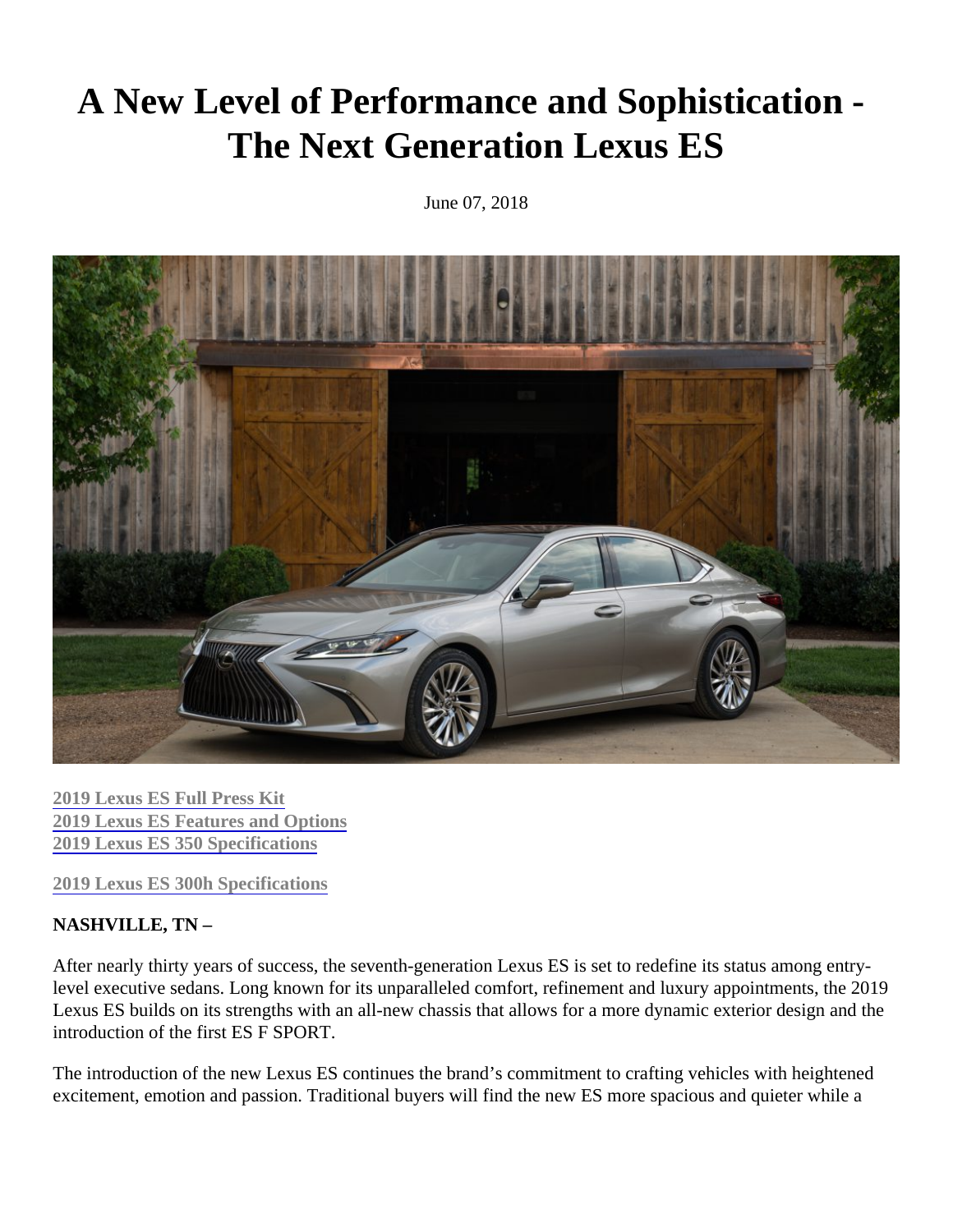new generation of customers will be introduced to a sedan with sharpened performance, advanced active safety technology and a level of craftsmanship rarely found in this segment.

## **The New Dimension of ES Design**

A key element of the redesigned ES is the all-new Global Architecture–K (GA-K) platform. More than just an engineering achievement, the GA-K platform gave the designers the flexibility to create an ES that's as visibly striking as it is enjoyable to drive. The result is an ES sedan that is longer (+2.6 in), lower (-

 $0.2$  in) and wider  $(+1.8$  in.) than before with wheels that have been pushed closer to the corners thanks to a twoinch longer wheelbase and wider tracks front  $(+0.4 \text{ in})$  and rear  $(+1.5 \text{ in})$ . Its stance and proportions reflect its newfound performance capabilities and give the ES the kind of eye-catching appearance that will make owners take a second look as they walk away.

Project Chief Designer, Yasuo Kajino, describes the look of the ES as "provocative elegance". Kajino says, "The ES has always been an elegant luxury sedan. For this generation, we have added daring design elements that challenge the traditional expectations of buyers."

The provocative elegance of the design starts up front with the latest iteration of the brand's signature grille. It follows the path set forth by the LC coupe and LS flagship, yet adds individual cues that are unique to the ES like the vertical grille pattern and satin plated trim. That theme is repeated at each corner of the bumper to give the ES a wide, planted look that promotes strength and stability.

The newly introduced F SPORT model sets out in a different direction entirely, with a grille that borrows directly from the LS flagship. In place of the standard model's vertical bars, the F SPORT has a mesh pattern composed of interlocking "L"s with a jet black finish and dark trim. Cut outs at each corner of the front fascia also sport the black finish mesh, but have even wider openings than the standard model to further emphasize the firmly anchored stance.

To complete the transformation of the front fascia, Kajino's team gave the ES slim headlamps with distinctive "L" shaped marker lights. Optional triple beam headlights further refine the look with three compact LED projector units while the standard design features a single LED projector beam design that retains the signature "L"-shaped marker lights.

In profile, the ES has a dynamic yet fluid shape that starts with the low hood line made possible by the GA- K platform. From there, the roofline remains low and sleek thanks to the relaxed A-pillar that flows smoothly to the sharply slanted C pillar. A long, uninterrupted shoulder line that extends from the top of the front wheel arch all the way to the corner of the trunk serves as a contrast to the smooth arc of the roofline and gives the ES a refined sense of sportiness.

The rear of the ES is clean and sharply chiseled, with LED taillamps that wrap around the quarter panels to provide a continuous styling line from any angle. The lights feature a distinctive three-dimensional, L- shaped design that gives each cluster an eye-catching depth. Kajino's team also integrated the side of the vehicle into the rear end by drawing the shoulder and bumper corner lines into the point at the inner edge of each taillight. Finishing off the rear end is a lower valence that highlights the wide stance through the use of chrome exhaust finishers at each corner. On the F SPORT model, a trunk lid spoiler adds a tasteful hint of performance while dark accents along the taillights and lower valance are more subtle indications of its sporting nature.

A wide array of wheel designs adds the finishing touch to the new ES. The standard 17-inch wheel is a split fivespoke design with dark silver accents and a machined finish. A similar color scheme is used for the larger 18 inch 10-spoke wheel available with the Premium and Luxury packages. An additional 18-inch split five-spoke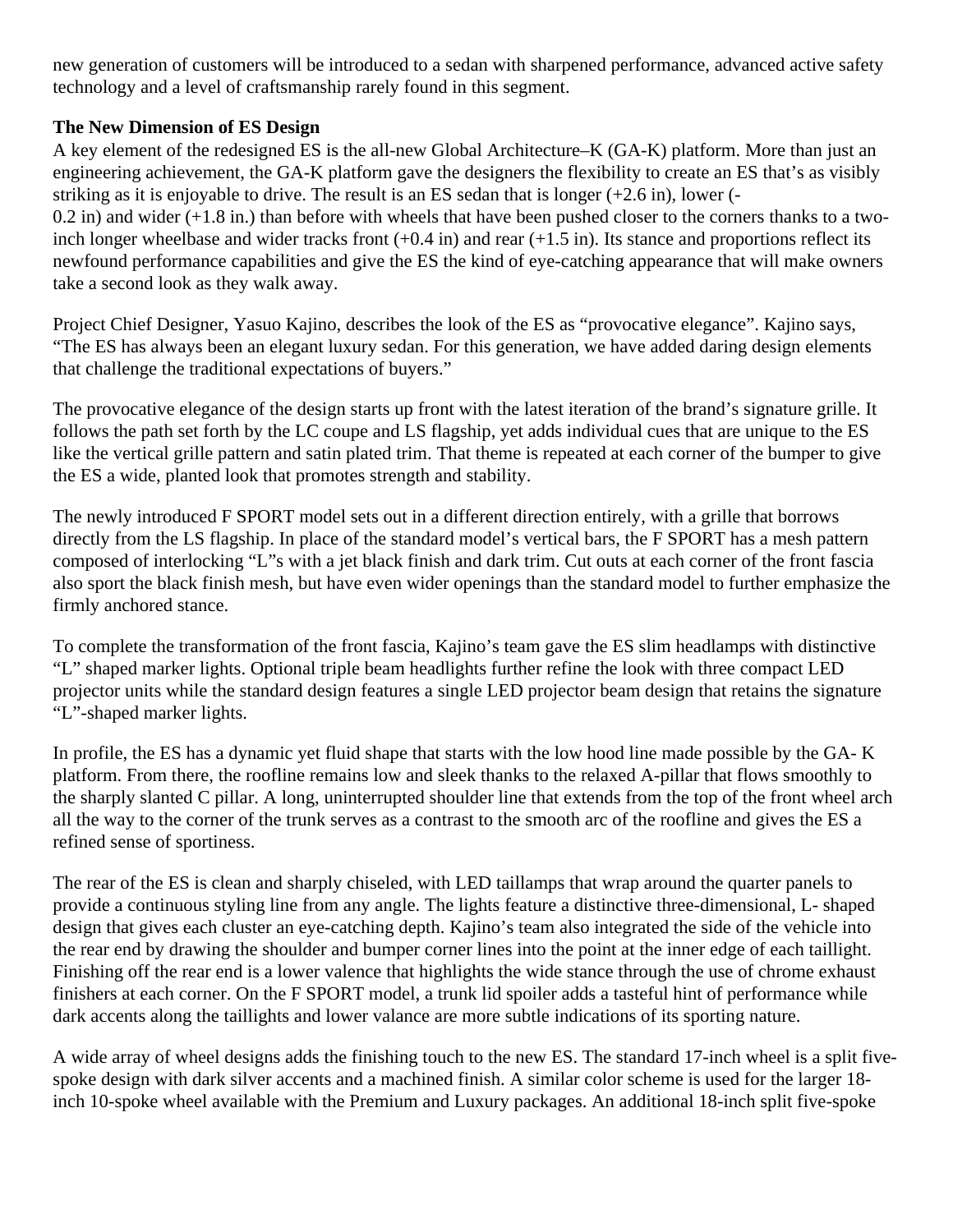wheel design is available with the Luxury and Ultra Luxury packages that features a multi- spoke design with a high-gloss finish. The F SPORT model gets unique 19-inch wheels that are similar to those used on the LC and LS. The dual-spoke design is highlighted by a dark premium graphite coating that is also unique to the F SPORT.

A dozen colors make up the exterior paint palette including one new shade of green and a new shade of beige designed specifically for the ES. The latter is called Moonbeam Beige Metallic and was designed to mimic golden light reflecting off fresh snow, while the former, Sunlit Green, replicates the color of ocean water brightened by the sun. For the ES F SPORT, there are two exclusive colors available that reflect its high-energy design: Ultra Sonic Blue Mica 2.0 is a vivid color that reflects both bright tones and darker shades depending on the viewing angle while Ultra White is a pure, bright shade of white that contrasts perfectly with the F SPORT's dark trim.

## **Transformative Performance**

The engineering team led by Yasuhiro Sakakibara was tasked with not only improving the performance of the ES, but transforming it. That required turning a sedan known primarily for comfort and quietness into one that is equally capable of delivering dynamic handling.

According to Sakakibara, this ES was built to deliver a fundamentally higher level of performance than any of its predecessors.

"We knew that this ES had to feel responsive and easy to drive, no matter what kind of road it was on and that can only be achieved with a solid foundation."

That foundation is the newly developed GA-K chassis. It's an exceptionally rigid front-wheel drive chassis made from several grades of high-strength steel. The GA-K chassis also incorporates far more structural adhesives than the previous ES chassis as well as the addition of laser screw welds. A total of 785 inches of adhesive is used throughout the structure, more than twice the amount (324 in.) used previously. Laser screw welding, a construction method shared with the LS sedan, is used in 120 locations throughout the GA-K chassis to further solidify the already robust structure. Additional measures are used to improve front-end stiffness including a strut tower brace, multiple reinforcement panels for the strut towers themselves and new radiator support braces.

Building an all-new structure also gave Sakakibara and his team the opportunity to address noise and vibrations at their source. Sound deadening insulation now covers 93% of the floor pan (up from 68%) while underbody covers and front fender liners further reduce road noise. The installation of performance dampeners is used to reduce vibrations on all Ultra Luxury and F SPORT models. The chassis-mounted dampers absorb even the smallest instances of frame compression and/or flex to keep them from generating any resonances that might generate interior cabin noise.

#### **A Suspension That Adapts to Its Surroundings**

With a solid base to build upon, Sakakibara's team turned its efforts to designing a suspension that could be tuned to deliver both exceptional comfort and precise handling. The resulting design uses MacPherson struts in front and a trailing arm, multilink setup in back with stabilizer bars at each end.

Yoshiaki Ito, chief test driver, describes the ES's heightened level of comfort and refinement by saying: "We want every kind of driver to feel a sense of complete control when they are behind the wheel of the ES. It's a level of comfort that goes beyond merely delivering a smooth ride."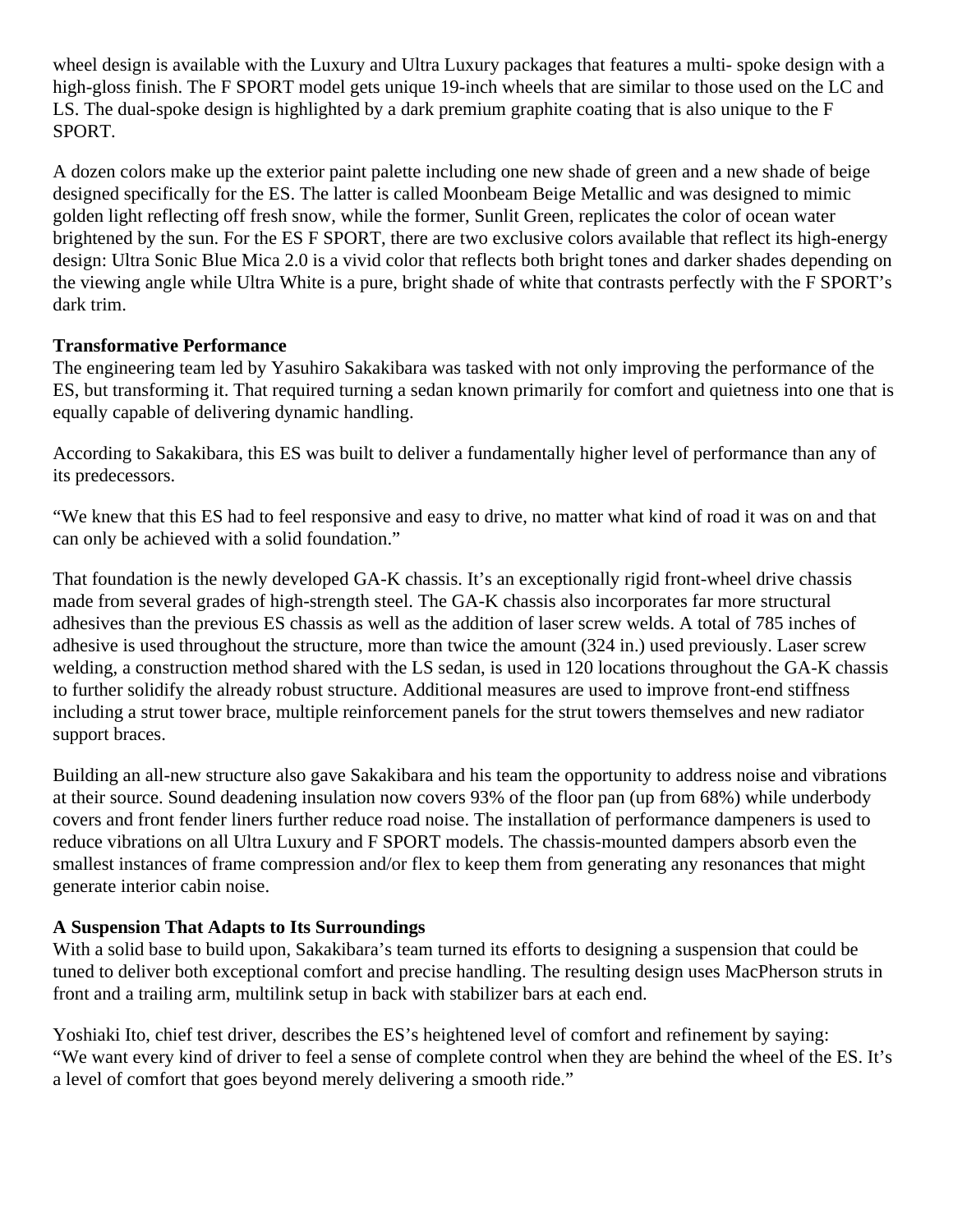Although the design of the front suspension is similar to the previous ES, several changes have been made to improve overall responsiveness. The angle of the strut itself has been revised to better align it with the load path from the lower control arm for improved ride quality while an increase in caster angle (+2 degrees) and caster trail (+0.3 in) help to improve straight-line stability. Newly developed Dynamic Control Shocks are capable of responding to even the smallest movements thanks to a non-overlapping auxiliary valve that allows damper oil to flow in either direction before entering the main valve.

The rear suspension design utilizes a trailing arm, multilink setup that also benefits from the responsiveness of the new Dynamic Control shocks. Higher placement of the trailing arm mounting point and a larger bushing size results in better ability to help dampen road irregularities. Wider spacing of the stabilizer bushing mounts also contributes to overall roll reduction.

A new rack-assist type Electric Power Steering (EPS) system is used to deliver a more precise steering feel. Unlike the previous ES which used a steering-column-mounted assist motor, the new EPS setup mounts the assist motor directly on the steering rack which returns more precise feedback to the steering wheel. The new layout also allows for additional adjustability of the steering wheel itself with 1.2-inches of additional tilt and 1.6-inches of additional telescoping range.

## **The Added Control of F SPORT**

On the F Sport model, an Adaptive Variable Suspension (AVS) is offered that replaces the Dynamic Control Shocks with adjustable dampers. Similar to the systems offered on the LC coupe and LS sedan, the AVS system on the ES is capable of 650 levels of adjustment to deliver optimal ride quality and precise control. Adjustments are based on information from sensors that measure both linear and vertical g loads, vehicle speed, steering angle, yaw rate and master cylinder pressure in addition to information from the engine control computer and skid control computer.

All versions of the ES offer a Drive Mode Select system that allows the driver to tailor the car's settings to varying road conditions. Models without AVS offer Eco, Normal and Sport modes while AVS-equipped cars replace Sport mode with Sport S while adding Sport S+ and Custom.

In Eco mode, fuel consumption is prioritized by reducing the engine responses to the throttle and suppressing the use of the climate control system. On non AVS cars, Sport mode quickens throttle responses, changes the transmission shift program and alters the steering assist for added control, while AVS-equipped cars only adjust the throttle and transmission settings when in Sport S mode. For more aggressive driving, Sport S+ mode adjusts the throttle, transmission and steering parameters along with the adaptive dampers. In Custom mode, drivers can choose three engine and transmission programs (Eco, Normal, Sport), two steering and suspension programs (Normal, Sport) and two climate programs (Eco, Normal).

# **More Power and Efficiency Through Technology**

All ES 350s are powered by a 3.5-liter V6 (2GR-FKS) that is designed to deliver effortless acceleration along with impressive efficiency. The latest V6 now features the D-4S fuel injection system which uses high-pressure injectors to deliver fuel directly into the combustion chamber along with a low-pressure system that delivers fuel to the intake ports. Together with the addition of Variable Valve Timing- intelligence Wide (VVTi-W) for the intake valves, the engine is capable of operating on either the traditional Otto cycle during sporty driving or the more efficient Atkinson cycle when power demand is low.

Multiple upgrades to reciprocating parts along with a redline increase from 6,200 rpm to 6,600 rpm results in a total of 302 horsepower at 6,600 rpm and 267 lb-ft of torque at 4,700 rpm. Both numbers are up significantly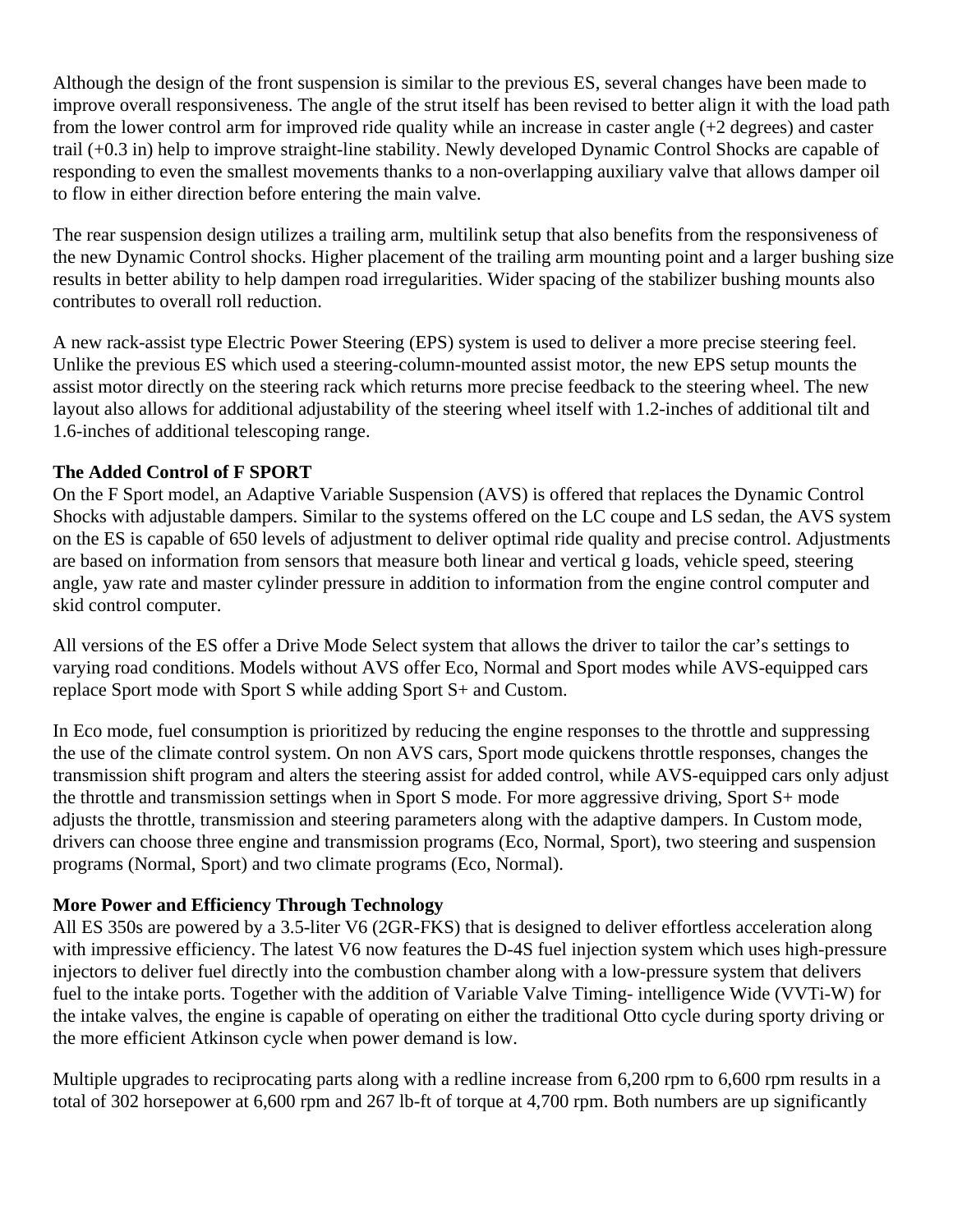(+34hp, +19 lb-ft) compared to the previous V6. Fuel efficiency is up, too, with preliminary manufacturer estimates of 22 mpg city, 33 mpg highway and 26 mpg in combined driving.

# **A More Flexible Transmission for Maximum Drivability and Mileage**

To complement the power of the updated V6, an all-new 8-speed Direct Shift automatic transmission is used on all ES 350s. The newly developed transmission uses an ultra-thin torque converter and a multi- plate lock up clutch to maintain a direct connection in almost all driving situations. The result is an automatic transmission that has the direct feel of a dual clutch design along with the off-the-line smoothness of a traditional torque converter automatic.

Compared to the previous 6-speed automatic, the 8-speed Direct Shift transmission has a wider range of ratios designed to return improved mileage and more responsive performance. For instance, the first gear ratio in the previous 6-speed was 3.30:1 while the new 8-speed offers a 5.51 first gear. On the high-end, the new 8-speed allows the engine to run between 250-300 rpm lower at 60 mph compared to the 6- speed thanks to a taller final drive ratio (2.56) made possible by the more flexible transmission ratios.

Although the transmission's shift programs can be altered through the Drive Mode Select system, it also uses AI Shift Control at all times to align the transmission's shift points with the driver's intentions. By constantly monitoring the vehicle speed and the throttle position, the AI Shift Control system can shift early during relaxing driving or hold gears longer when it contributes to a more engaged and predictable feel. A related system called Direct Connected Downshift allows the transmission to skip gears when large throttle openings are detected such as when making a passing maneuver on the highway.

# **A New Generation of Hybrid Drive**

A new, fourth-generation Hybrid Drive System is used in the ES 300h. In addition to delivering stronger performance and exemplary fuel economy, the latest Hybrid Drive System has been designed to help eliminate the rubber band feeling associated with some hybrid systems.

An all-new 2.5-liter, four-cylinder gas engine (A25A-FXS) running on the Atkinson cycle is coupled with a smaller, more power dense electric motor and an all-new hybrid transaxle. The preliminary internal results are a combined 215 total system horsepower and a manufacturer estimated 44 combined mpg.

The new aluminum-intensive gas engine delivers exceptional efficiency by combining a high-speed combustion design with several variable systems designed to conserve energy. The result is an engine that has a nearly identical displacement to its predecessor, yet delivers approximately 20 additional horsepower and 12 additional pound feet of torque.

High-speed combustion is a core element of the new engine's ability to provide the most efficient use of energy. To achieve this, the cylinder bores have been narrowed slightly (3.54 in. to 3.44 in.) and the stroke lengthened (3.86 in. to 4.07) to create an optimal 1:1.2 bore-to-stroke ratio as well as reducing the distance the fuel must travel to reach the edges of the cylinder. The angle between the valves was also increased to create a more direct path for the incoming air while the intake valve seats use a laser cladding process that allows for a larger valve seat area, reduced seat face temperatures and a smoother transition from the intake port to the combustion chamber. The result is an optimized swirl pattern and the ability to run more ignition advance in lean conditions without approaching knock limits.

The new transaxle is over an inch (1.2) shorter than its predecessor thanks to a new arrangement of the electric motors that places them in a multi-axle configuration instead of the previous coaxial setup. The traditional planetary gear set has been replaced by a parallel shaft gear and a multi-function gear that incorporates a power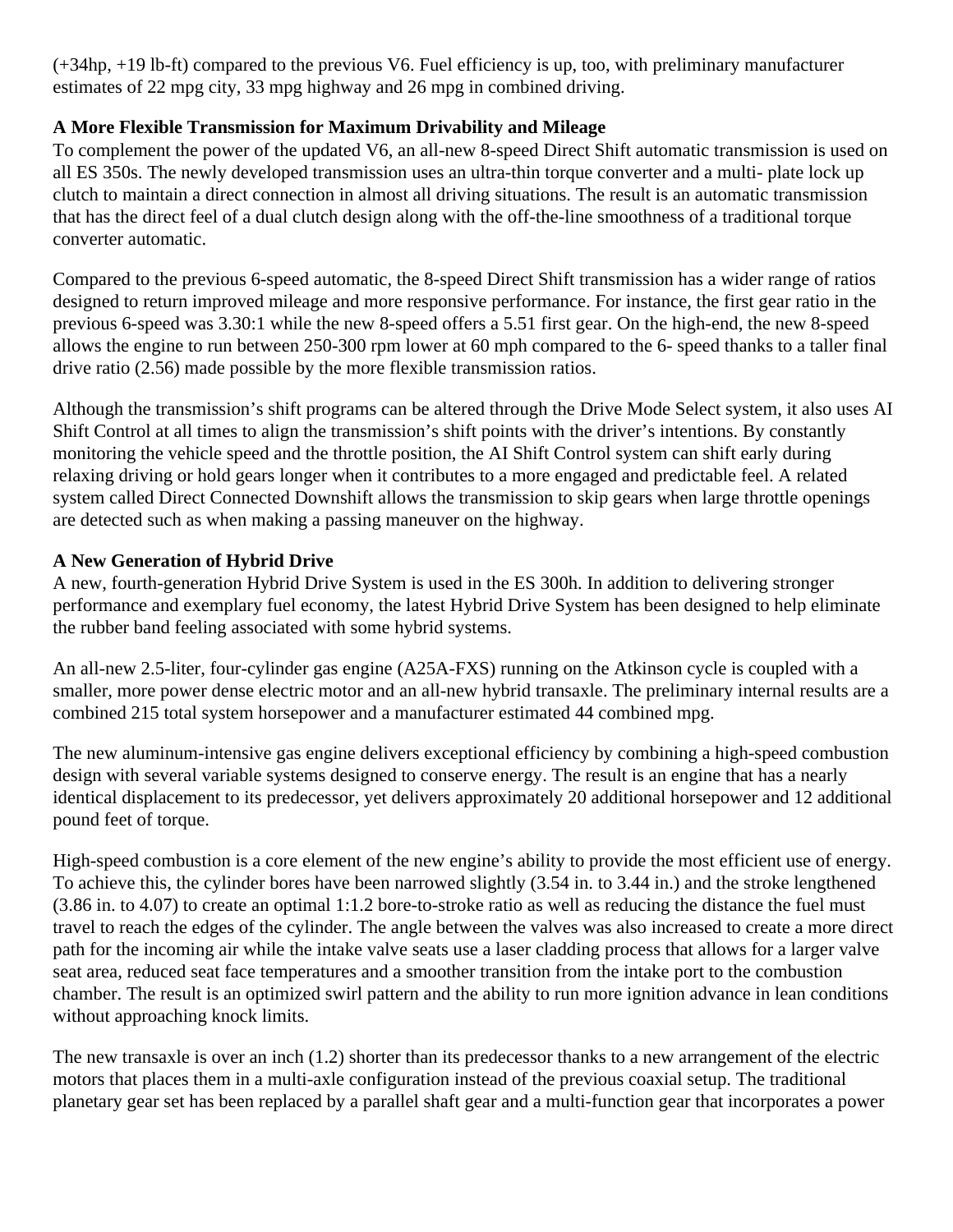split planetary ring gear, parking gear and counter drive gear into one compact unit.

The nickel-metal hydride battery that powers the electric motor has been relocated from the trunk to underneath the back seat. This was made possible by a 4.7-inch reduction in the height of the battery and the adoption of a more compact cooling system. Moving the battery under the seat not only frees up trunk space, it also improves the front-to-rear weight distribution of the ES for better handling.

Several new features have been incorporated into the ES 300h to improve overall driving satisfaction and engagement. The hybrid control system is now designed to deliver a more linear acceleration feel by aligning engine speed more closely with vehicle speed to reduce the rubber band feel commonly associated with hybrid systems. Engaging the Sport drive mode further enhances acceleration by boosting torque at lower speeds while paddle shifters can be used to move through six simulated gears for more precise control.

A new system called Auto Glide Control (AGC) has also been added to the ES 300h to improve efficiency when the car is in the Eco drive mode. AGC is designed to address the situation where drivers misjudge the drag imposed by regenerative brakes as they approach a stop and then move back and forth between the brake and accelerator pedals to compensate. With Auto Glide Control engaged, the ES will enter a "coast" mode when the driver releases the accelerator to allow the ES to slow at a more predictable rate and reduce the inefficiencies associated with repeated accelerator and brake applications.

## **The Future of Lexus Interiors**

All Lexus interiors are designed to blend a driver-centric cockpit with spacious and comfortable areas for the passengers. This concept was introduced in the LC coupe, refined in the LS sedan and now expanded to the ES. Lexus calls this concept "Seat in Control," a simple idea that says, from the moment you get in, all the controls you need are within reach and all the information you want is in plain view. Armrests slide comfortably under your elbows and buttons can be pushed without taking your hands off the wheel.

In the ES, the idea is taken a step further by placing all the main information displays within the driver's line of sight. This includes the ultra-sharp LCD instrument panel that features a large analog tachometer, digital speedometer and easy-to-read multi-information display. Standard models use a 7-inch screen while the F-SPORT display measures 8-inches and features a movable center ring similar to the one used in the LC. Hit a button on the steering wheel and the ring slides over to open up more space for the multi- information display on the left side of the screen.

Another means to reduce driver distraction is the optional head-up display that projects relevant vehicle information onto the windshield. Fully adjustable to suit the driver's preferred parameters, the color display.

offers the largest viewable area in the luxury class. In addition to basic functionality like speed, fuel level and shift position, the heads-up display is also capable of showing of speed limit signs, lane keeping assist warnings and navigation directions.

If additional information is needed, the Lexus Multimedia System sits high on the dashboard in a position that minimizes distraction. Measuring eight inches wide on standard models and 12.3-inches wide with the available Navigation package, the Electro Multi Vision (EMV) display features crisp, easy-to-read graphics and a revised menu system. The optional navigation system blends on-board information with cloud-based data for the most accurate directions possible. The updated Remote Touch Interface (RTI) pad now has more usable surface area and vibration feedback to make it easier to use.

#### **A More Comfortable Cabin for All**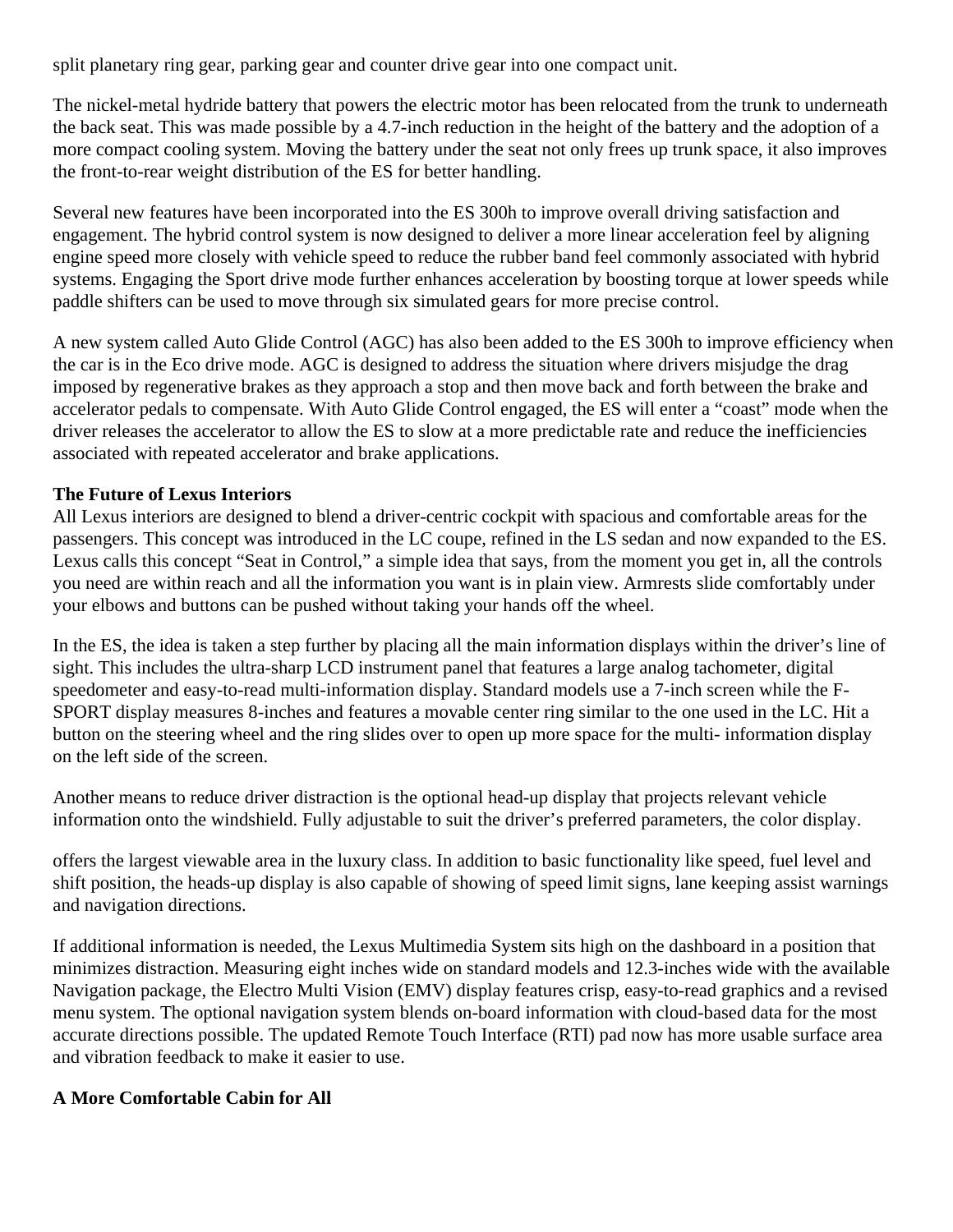What the driver sees is also enhanced by what he or she feels, as the driving position in the ES has been refined with a more natural steering wheel angle, revised pedal positions and standard 10-way power adjustable front seats. The steering wheel itself is borrowed directly from the LS and features an ergonomically shaped rim and optional wood trim and heating elements. Heated seats are also available for the driver and front passenger along with a new suction-type ventilation system that provides improved cooling in hot weather.

Rear seat passenger comfort has long been a hallmark of the ES and the seventh-generation model builds on that legacy by maintaining its expansive accommodations. Despite the sleek roofline, headroom has been increased slightly through the use of a lower hip point and a carefully configured headliner.

Due to the reconfigured rear suspension, cargo room has been increased over the previous model. The ES now boasts 16.7 cubic feet of trunk space along with additional underfloor side pockets for smaller items. The hybrid model also offers the same cargo dimensions since the battery pack is located underneath the rear seat. An optional hands-free trunk opener has also been added to make loading cargo easier than before. Interior storage has been improved as well with the addition of a more easily accessible dual hinge center console and door bins capable of holding 20oz. drink bottles or a 9.7-inch tablet.

## **A Luxurious Look and Feel**

In addition to the array of eye-catching paint colors available on the exterior of the ES, the interior features three color schemes, four types of trim and three different material options for the seats. The F SPORT model goes one step further with an exclusive Circuit Red color option that adds red seats and door panels for an even more dramatic look.

Along with the standard Striated Black trim, the ES offers three kinds of wood trim: Linear Dark Mocha, Linear Espresso and Matte Bamboo. There's also an all-new metallic trim that comes standard on the F SPORT model called Hadori Aluminum. Inspired by an ancient sword polishing process, Hadori Aluminum trim has a unique pattern that adds a three-dimensional appearance depending on the viewing angle. The effect is subtle yet indicative of the level of detail and craftsmanship that Kajino's team put into giving the F-SPORT a unique place in the lineup.

# **Technology That Connects and Simplifies**

Staying connected has never been so important to ES owners, so there are now multiple ways to engage with technology in a safe and convenient manner. The new ES is the first Lexus product to offer Apple CarPlay™ phone functionality, enabling drivers to control their iPhones® through the dashboard display screen or with Siri Eyes Free® voice control. ES models with the optional 12.3-inch navigation display will offer CarPlay starting from launch, while the standard Lexus Multimedia display system will add CarPlay functionality starting with October production.

The ES is also Amazon Alexa®-enabled, so drivers with Android phones (iPhone compatibility scheduled for late 2018) can use natural language commands to control a variety of functions. That functionality includes carto-home and home-to-car commands, so owners who have Alexa enabled devices in their home can interact with their ES before they ever get behind the wheel.

A 10-speaker Pioneer audio system comes standard on all models while a 17-speaker Mark Levinson system is available as an option. Along with 1,800 watts of power, the Mark Levinson system also brings Clari-Fi™ technology to the cabin that helps boost the sound quality of low fidelity digital audio sources.

On board Wi-Fi powered by Verizon is also standard on the ES. Lexus Enform Safety Connect is offered for first 10 years of ownership with access to Lexus Enform response centers 24/7/365. With Lexus Enform Service